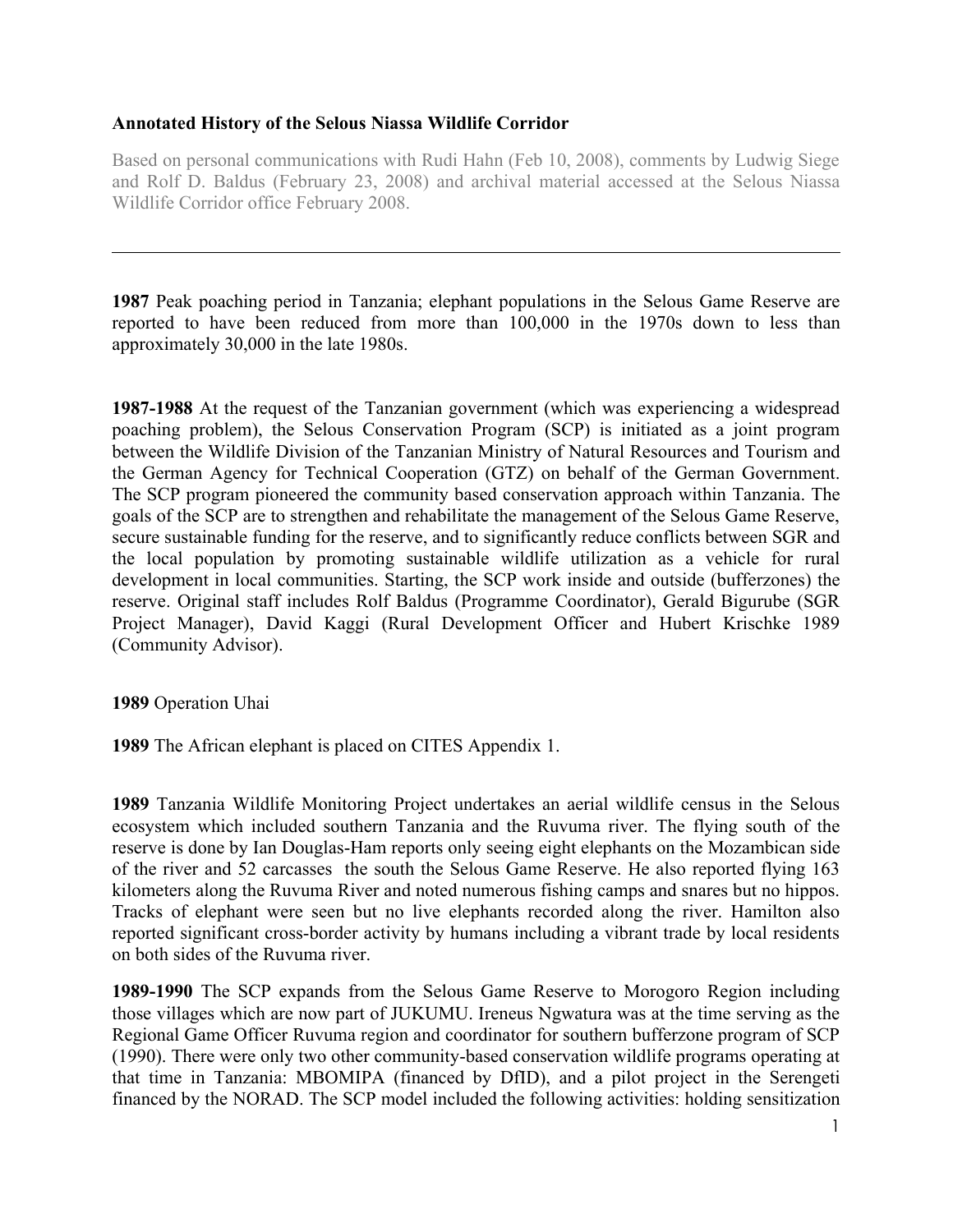and awareness raising meetings with villages, the election and training of village natural resource committees and village game scouts, completion of participatory land use plans and maps including the identification of priority conservation areas, and establishment of village wildlife quotas for each village. The proceeds from the sale of the game meat were used for both community development projects (including construction of classrooms, village government offices, purchase of milling machines etc.), as well as support for the village game scouts.

**1990-1991** GTZ expanded the SCP bufferzone program to extend to villages located in Songea District on the southern border of the Selous, and later Tunduru District. Villages were selected based on the geographical proximity of village lands to the Selous Game Reserve border. Led by Regional Game Officer I.F. Ngwatura and David Kaggi from SCP program, the concept of community managed wildlife management areas (WMAs) and the sustainable utilization of wildlife via quotas were explained.

The original focal villages included:

Songea (5): Likuyusekamaganga, Nambecha, Mchomoro, Kilamasera, Kitanda Tunduru (6): Rahleo, Mbungulaji, Kajima, Kindamba, Twendembele and Hulia

**1991** Nalimi Madatta hired as the District Game Officer for Songea.

**1991** Village sensitization meetings and participatory land use planning and mapping begins for SCP villages.

**1992** The UNHCR begins returning refugees back to Mozambique from the camp located outside Likuyusekamaganga.

1993 SCP receives applications from villages south of the Songea-Nachingwea main road to join the Programme and develop WMAs but cannot react positively due to financial and capacity constraints; the villages consequently start with activities of their own

**End 1993** Rolf Baldus leaves the SCP program and is replaced by Ludwig Siege.

**1994** Village land use plans and maps are completed and approved by participating villages in Tunduru and Songea Districts (see SCP village visit report Tunduru District 25-30 July 1994)

**1994** Village Land Act.

**1995** A negotiation between UNHCR and the Wildlife Division results in a transfer of the former refugee camp and secondary school to the Wildlife Division in order to establish a Selous Game reserve sector station and a community-based conservation training center (CBCTC).

**1995** *Policy and Management Plan for Tourist Hunting* is signed by the Director of Wildlife (but never subsequently implemented). The Policy was developed based on the work of the Planning and Assessment of Wildlife Management Project (PAWM) funded by USAID from 1990-1995.

**1995** Tanzania Village Land Policy passed.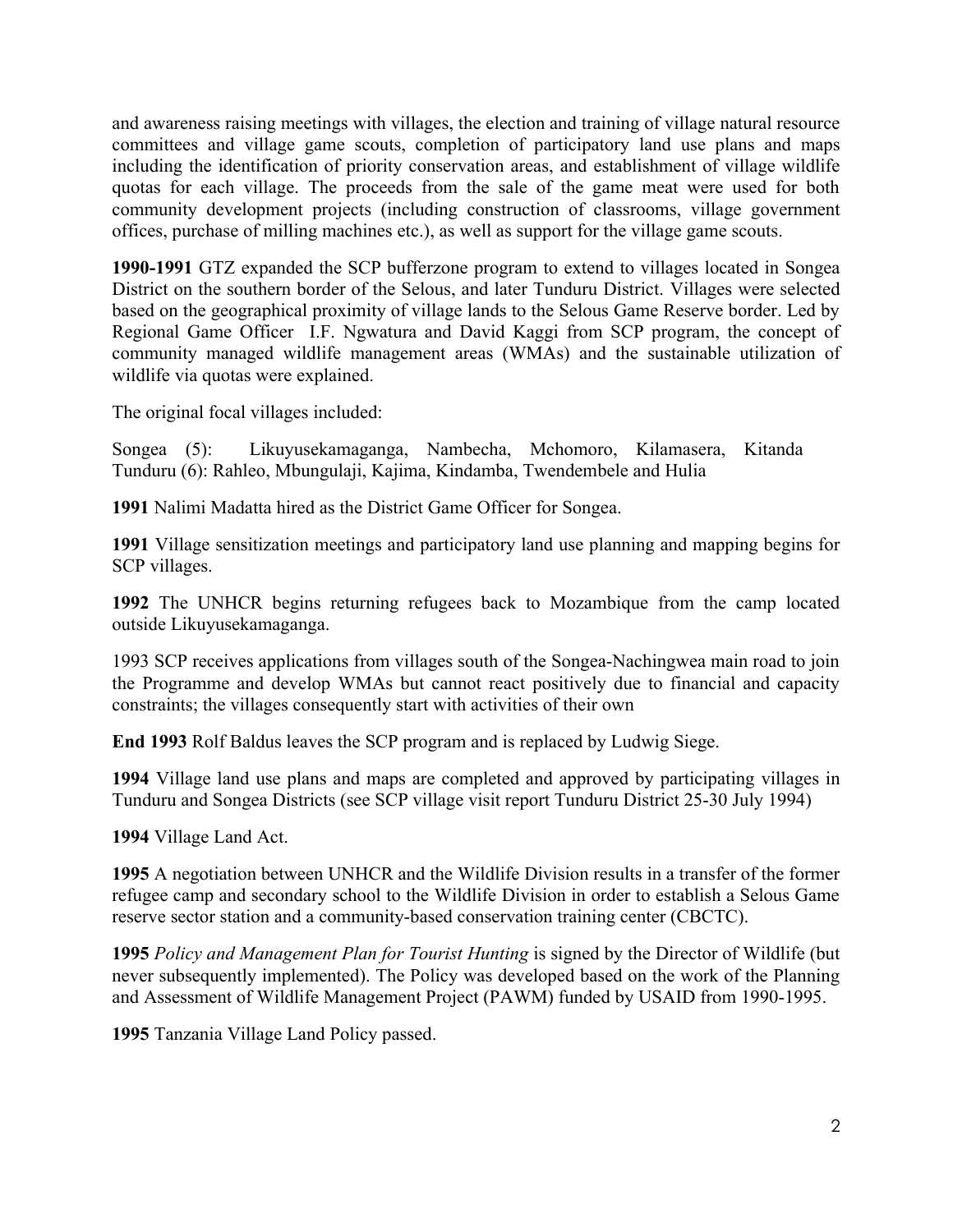**1996** Community-Based Conservation Training Center (CBCTC) starts operating and village game scouts and members of village natural resource committees from the SCP villages are sent for training.

**1996** Hubert Krischke leaves the SCP project, and Rudi Hahn arrives as his replacement.

**1996** Rudi Hahn and Ireneus Ngwatura (who had recently been promoted to Assistant Director for Wildlife) discuss what they suspected to be a wildlife corridor between the Selous and Mozambique, but they lack any hard data. "No one at that time had any on-the-ground field reconnaissance south of the Songea-Tunduru road. Much of the area had been off limits due to the war, and then the region was hammered by poachers so very little was known at that time about wildlife populations in the south." (Hahn, R. Personal Communication 10 Feb 2008).

**1997** Hubert Krischke (who was then based in Dar as a consultant), Rudi Hahn, Ludwig Siege, David Kaggi alongside other expat wildlife experts and officers from the Wildlife Division meet in Dar es Salaam and form a task force to draft the new wildlife policy regulations promulgating community-based conservation. The SCP project is used as a prototype for the design. "What was a simple concept became eventually totally bureaucratized when the final Policy (1998) and Guidelines (2003) were issued. To this day we are still waiting for the legislation (the Act) to officially implement WMAs" (Rudi Hahn 10 February 2008). At that time the Community activities of SCP were still functioning only as a pilot project.

**1997** A taskforce meeting with the Wildlife Division takes place in Bagamoyo. It is recommended by the Wildlife Division that each village should form CBO committees separate from the village natural resource committees because the latter are part of the village government structure and should not be entrusted with the responsibilities of supervising private business operations.

**1997** The first reconnaissance trip is made to by vehicle all the way to the Ruvuma river**.** SCP and wildlife division staff accompanied by anti-poaching squads visited several villages including Mtelawamwahi and Lusewa are visited. Numerous snares are captured; local residents report abundant amounts of wildlife in the region, although there is evidence of heavy poaching activity. Roads are in poor condition; access is difficult. Distances between villages were noted as there was little information at this time of human settlements in the area.

**February 1998** SCP staff approach UNDP/GEF about possibility of funding for the proposed wildlife corridor.

**1998** *Wildlife Policy of Tanzania* is issued and represents a first step towards devolving the benefits and management of wildlife to local communities, with a specific emphasis on WMAs to enable local communities to benefit and manage their own natural resources. Wildlife conservation is perceived to be one of many strategies to improve local livelihoods and reduce poverty. However implementation of this policy requires that the Wildlife Conservation Act No. 12 of 1974 (WCA) is revised.

**1998** Mtelawamwahi and Msisima villages apply to be a part of the SCP program. Village leaders had heard about the program and wanted to see how they could also be involved. At that time the SCP was only working with villages bordering the Selous and had to turn down the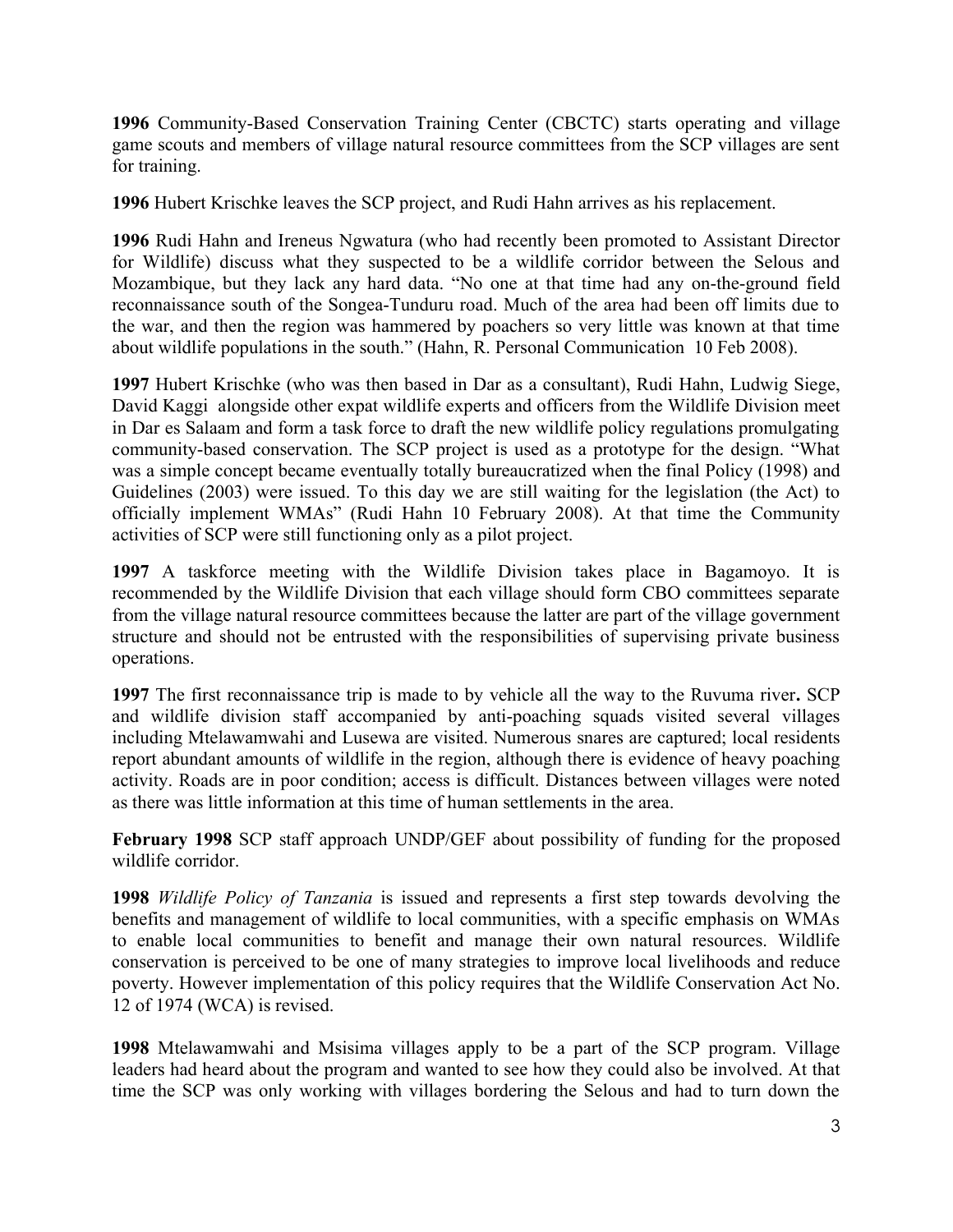request. However a brief reconnaissance trip was taken by vehicle in the area later that year to assess the status of wildlife, poaching and human settlements in the area.

**1998** With funding and technical support from Frankfurt Zoological Society, GTZ, MNRT, and TAWIRI an aerial wildlife census for the Selous Game Reserve is undertaken and includes the proposed Corridor area for the first time.

**1998** An agreement is made with the Permanent Secretary MNRT, exploring the possibility of the Selous Niassa Wildlife Corridor.

**August 1998** Rolf Baldus returns to Tanzania as a CBC advisor to the Tanzanian government and to rehabilitate the Saadani Game Reserve.

**October 1998** Niassa Game Reserve conducts an aerial wildlife census

**1998** National Mining Act is passed

**1999** InWEnt begins assisting in policy development and capacity building aiming at regional partnerships in Southern and Eastern Africa including Tanzania and Mozambique. To facilitate trans-boundary dialogue InWent launched the capacity building program TRANSNET: Transboundary and Sustainable Management of Natural Resources for Regional Integration and Rural Development in the SADC and EAC regions.

**13 February 1999** Tanzanian Local Government Law is approved with the intent to improve political, administrative and financial decentralization throughout Tanzania.

**1999** Rolf D. Baldus and Rudi Hahn negotiate with Tropical Ecology Support Programme (TOEB) of GTZ during a seminar in Vilm/Germany to co-finance a research project on elephant migration in the corridor in order to collect scientific data. After a tender in Germany the Berlin based Institute for Zoo and Wildlife Research is awarded the contract.

**1999** The Land Act and Village Land Act No 4 of 1999 are passed. All land is classified as either general, village or reserved land. However the Act also legally devolves power to village level organs, particularly the Village Council to decide on land issues Other changes include the institutionalization of participatory and transparent mechanisms in land allocation, determination of use, appropriation or access mechanisms and resolving conflicts related to land ownership and use. These changes have significant implications for utilization, access and conservation of natural resources

**1999** The SCP program approaches the Director of Wildlife Emmanuel Severre about expanding the SCP model to encompass a wildlife corridor between the Selous and Niassa Game reserves. The Director asked for further evidence of viable wildlife populations and the location of existing human settlements within the proposed Corridor.

**June 1999** An application for \$15,000 PDFA grant is submitted to the UNDP. Proposed activities include collecting ecological data, surveying human settlements and identifying village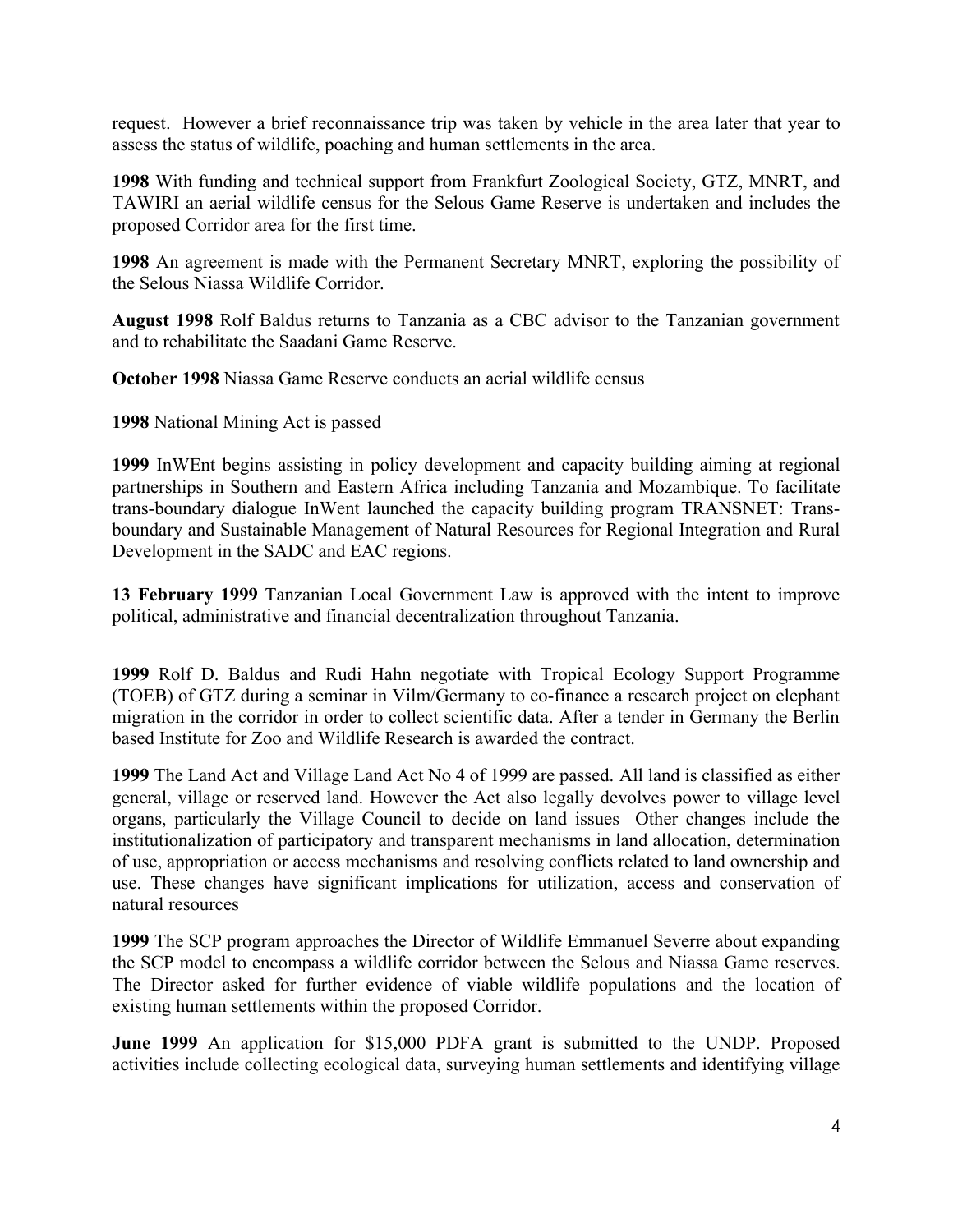boundaries. The PDFA focuses exclusively on the southern villages of the proposed corridor as it assumed that all the northern villages will be supported through the SCP/GTZ program

**August 1999** A reconnaissance trip was made with Rudi Hahn (SCP), Dr. Drescher from the German Embassy, Selous sector wardens and antipoaching staff and village game scouts as well as local guides. The objective was to collect first hand information about the proposed Selous Niassa Wildlife Corridor including verification of wildlife populations, poaching status, information about human activities and settlements, wild fires and infrastructure. The 10 day trip was conducted mostly on foot and covered approx. 150 kilometers from Ligunga southwards past Matapwende, Ligusenguse, past the confluence of the Sasswara and Ruvuma rivers and onwards to Msangesi river. At this time there were very few accurate maps for the region and the team used GIS coordinates to draw basic sketch maps. Based on the results from this reconnaissance trip it was concluded that there was sufficient intact habitat and low densities of human settlement to consider expanding the SCP project model to create a wildlife corridor from the Selous to the Niassa Game Reserve in Mozambique. Efforts also made in 1999 to establish contact with the Mozambican officials and with the Niassa management in order to start building cross border cooperation.

**March 2000** The SCP project initiates discussion with district officials from Tunduru and Songea Districts and the Ruvuma region to explain the WMA concept and the proposed Corridor.

**May 2000** A PDFA grant is awarded by UNDP in support of the proposed Corridor for \$13,500 over two years (the original application was for \$15,000). An expected output of the grant is an application for a medium sized project grant from the UNDP/GEF.

**May and October 2000** Wet and Dry Season Aerial Wildlife censuses conducted

**July 2000** Official research program begins to document the "Distribution and Movements of Elephants and other Wildlife in the Selous-Niassa Wildlife Corridor is launched. The team includes Heribert Hofer, Thomas B Hildebrandt, Frank Göritz, Robert hermes, Donald G. Mpanduji, Rudi Hahn, Ludwig Siege, and Rolf D Baldus. Financial assistance is provided by TOEB of GTZ, the Institute for Zoo and Wildlife Research Berlin, the Messerli Foundation, Switzerland, and SCP. On the ground and personnel support also provided by Songea and Tunduru Districts. The study was conducted between July 2000 and December 2002. Ten elephants were collared and their movements tracked and recorded using GPS, and their health and reproductive status assessed. In October 2002 the radio-collars were removed from the study animals. Additional on the ground fieldwork was conducted with the assistance of local villagers, village game scouts and traditional hunters to gain additional information about wildlife populations, migration patterns, poaching and human-wildlife conflict.

**2000** Mtelawamwahi and Songambele (previously known as Mchomoro 2) are added to the SCP project (Songea District). In addition, Darajambili, Namwinyu, Ndenyende, and Namakungwa are added to the SCP program in Tunduru District. Two teams are established to run the SCP program at the village level. The Tunduru DGO (Koishwa) accompanied by a District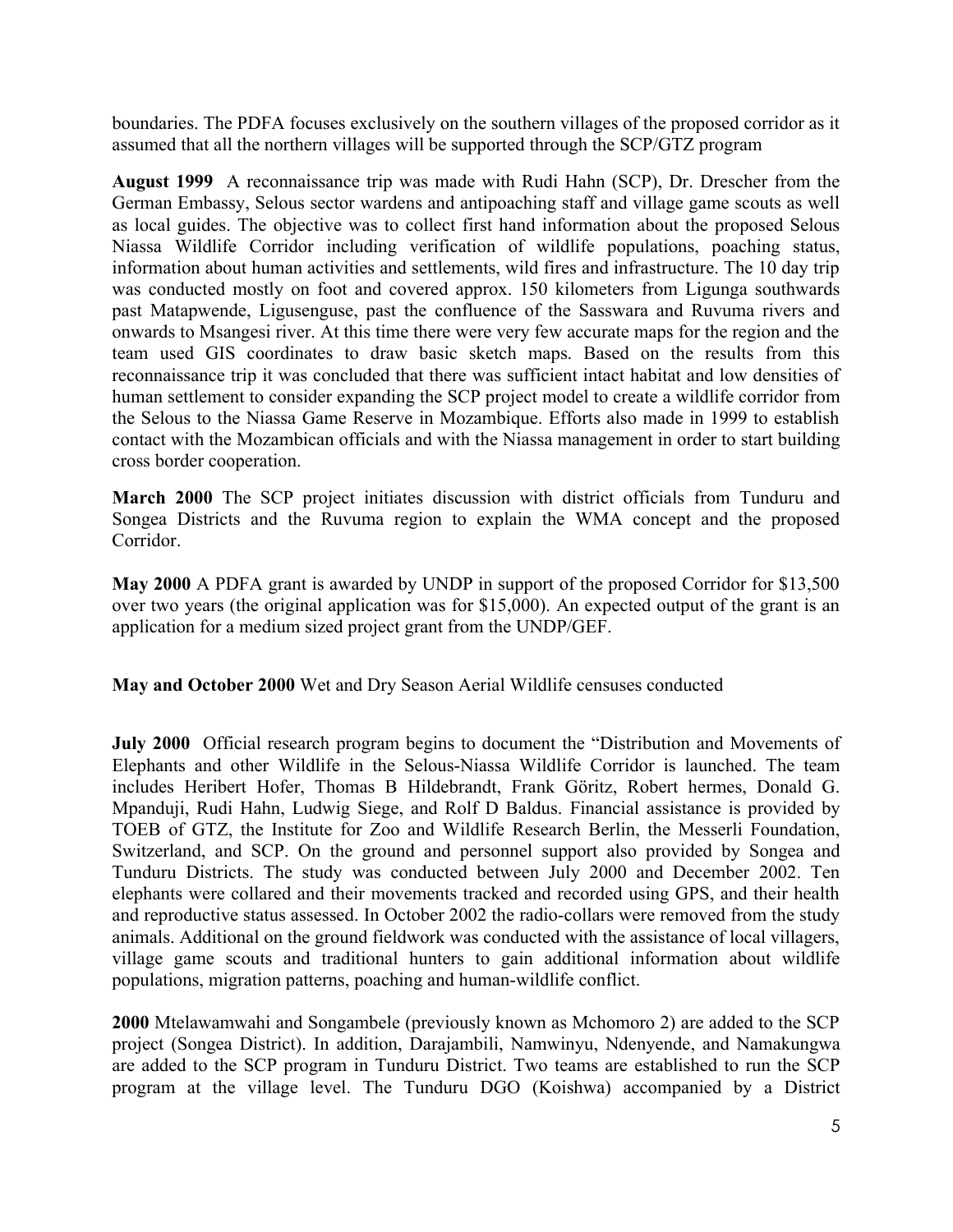Community Development Officer (Eberhard Halla) is made responsible for the Tunduru villages, while the Songea DGO (Madatta) and Mama Challah has responsibility for Songea. Challah is later replaced by Mr. Biseko.

**April 2001** An expert meeting (required by the PDFA grant) is convened in Dar es Salaam to discuss the viability and objectives of establishing the Selous Niassa Wildlife Corridor. Participants include UNDP staff, Wildlife Division Officers, District Game Officers and SCP staff (Baldus, Hahn, Kaggi) as well as UDSM.

**June 2001** A two-day stakeholder workshop is convened in Songea with leaders from each village to explain the results of the research project and the objectives of the Corridor. Additional participants included District Officials from Tunduru and Songea, Selous Sector Warden, Anti Poaching Unit (Southern Zone) as well as a the Chief Game Warden and Officers from Niassa Game Reserve. The meeting results in each of the twelve villages submitting a village profile which included demographic information, village history, a summary of existing infrastructure and farming activities. Finally each village submitted a signed application to be a part of the proposed Corridor. After the meeting sign boards for the proposed Corridor were made and later established on the main Songea-Tunduru road in areas where spatial bottlenecks were identified to demarcate the proposed Corridor and wildlife management area boundaries. The intent of the sign is to make the WMA boundary visible, and to prevent further agricultural development in the area. The posting of the sign boards was part of the WMA land use plans for the northern villages.

**November 2001** Draft Medium Sized Brief Grant application submitted to UNDP

**2002** First official visit made by Rolf Baldus, Rudolf Hahn, David Kaggi and the two DGOs (Koishwa and Madatta) to the Niassa Game Reserve, Mozambique. They visit Mecula District headquarters and meet with Annabella Rodriguez CEO of SRDN and Chief Game Warden of Niassa Reserve at their Mbatamira headquarters.

**2002** Songea District is administratively split into two districts, creating Namtumbo District.

**July 2002** Rudi Hahn leaves Tanzania and returns to Germany

**December 2002** The Minister of Natural Resources and Tourism releases official Regulations to guide the formation and establishment of WMAs. GTZ projects have collaborated with Wildlife Division and other donors for years to produce these regulations.

**2003** The Selous Conservation Program officially closes. Funds from the Community Wildlife Management (CWM program) are expected to continue supporting the northern Corridor villages until 2007. Ludwig Siege leaves Tanzania the end of 2003.

**2003** Revised land use plans and maps are developed for the villages in Tunduru and Songea Districts participating in the SCP program. LUPs are submitted to the Ministry of Land and Human Settlement in June 2003; additional clarifications (including evidence of approval by villagers in the village meeting minutes) were requested by the Ministry on December 2003.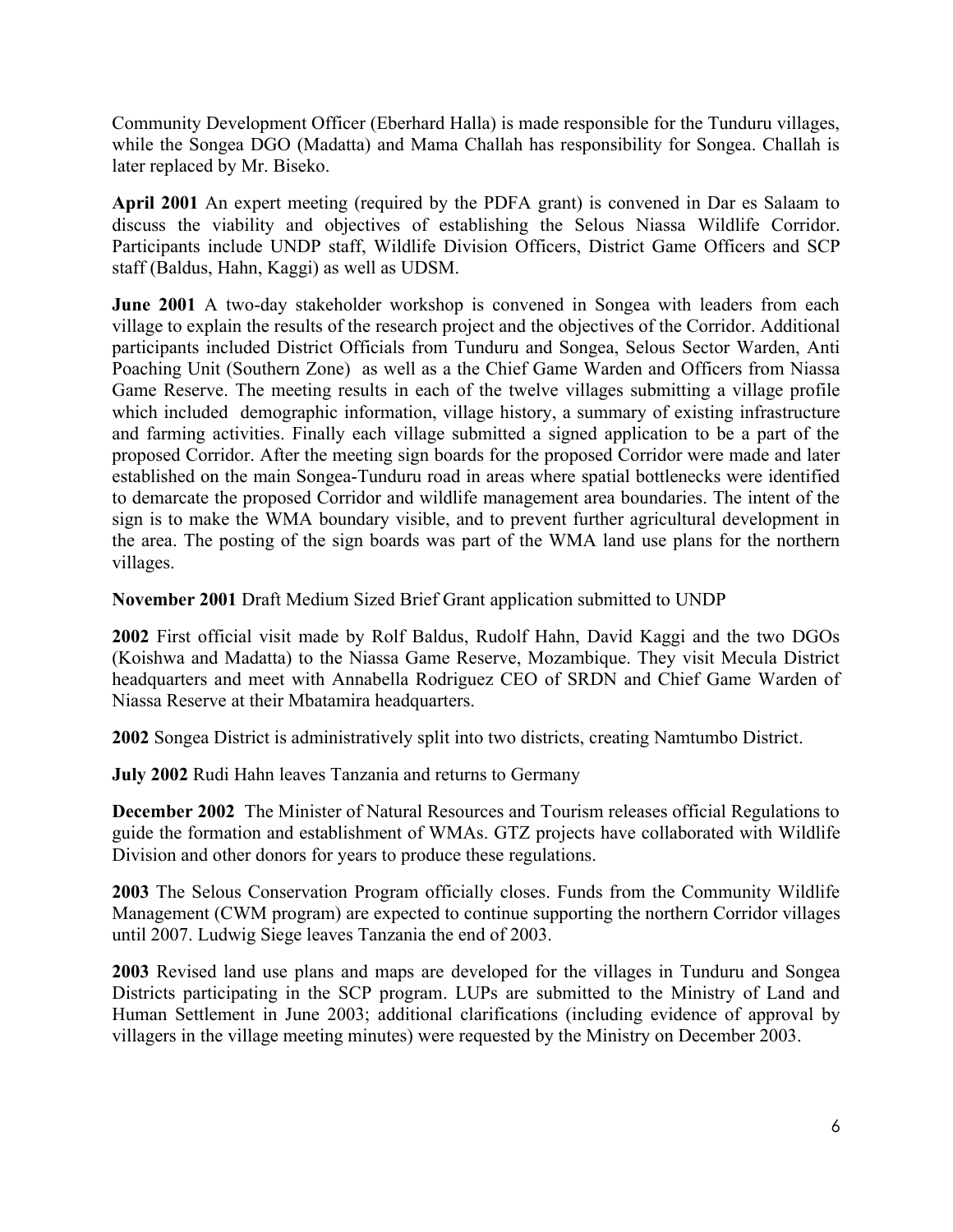**2003** A draft of the new Wildlife Act is produced by donors and the Ministry of Natural Resources and Tourism The draft is re-drafted by the Wildlife Division without the participation of stakeholders and is never presented to Parliament.

**March 2003** *Reference Manual and Guidelines for the Designation and Management of Wildlife Management Areas* is published in English and Kiswahili for the 16 pilot WMAs in Tanzania. Funded by GTZ and USAID through WWF.

**2004** A study tour is arranged for the northern villages to travel to other pilot WMA sites in Tanzania.

**18 February 2004** Mbarang'andu Community Based Organization (CBO) is officially registered under the Societies Ordinance Act, 1954. The seven participating villages include: Kitanda, Nambecha, Likuyusekamaganga, Mchomoro, Kilamasera, Songambele and Mtelawamwahi. The total area of WMAs within Mbaranag'andu is 3,052 square kilometers. David Mgala is elected as Chairman.

**6 September 2004** Nalika Community Based Organization (CBO) is officially registered under the Societies Ordinance Act, 1954. The ten participating villages include: the original six villages of Rahleo, Mbungulaji, Kajima, Kindamba, Twendembele and Hulia *plus* Darajambili, Namwinyu, Namakungwa and Ndenyende. Ally Gafi is elected as the Chairman. The total area of WMAs within Nalika is 1600 square kilometers.

**24 September 2004** MoU signed as part of the Mtwara Development Corridor between the regional government of Mtwara and the regional government of Cabo Delgado (Mozambique). The parties agree to establish working groups to oversee issues related to economics, security, trade, conservation and good governance.

**15 December 2004** Summit meeting launching the Mtwara Development Corridor signed by Presidents of Malawi, Tanzania Mozambique and Zambia

**December 2004** A pre-feasibility study is conducted with District Authorities, GTZ and the Mtwara Development Corridor in support of a joint planning for tourism development, wildlife based industries and participatory forest management along the Ruvuma river interface. This study was intended to "contribute to the understanding of the legal and institutional environment for sustainable natural resource management in Tanzania and to serves as a pre-feasibility study for the sustainable development of a trans-frontier conservation area." Also explored was a concept for the "Eastern Selous – Niassa Wildlife Corridor" which was identified as a critical area along the main road from Tunduru to Masasi town.

**2005** First discussion begin with the Association for Development of Protected Areas (ADAP), a Swiss based NGO regarding the promotion of modern beekeeping in the Corridor.

**2005** Civil servants transfer from Songea to Namtumbo District

**January 2005** Official approval of UNDP/GEF support for the Selous Niassa Wildlife Corridor with a budget of \$1 million over four years. The project "Development and Management of the Selous-Niassa Wildlife Corridor" will extend community based natural resources management to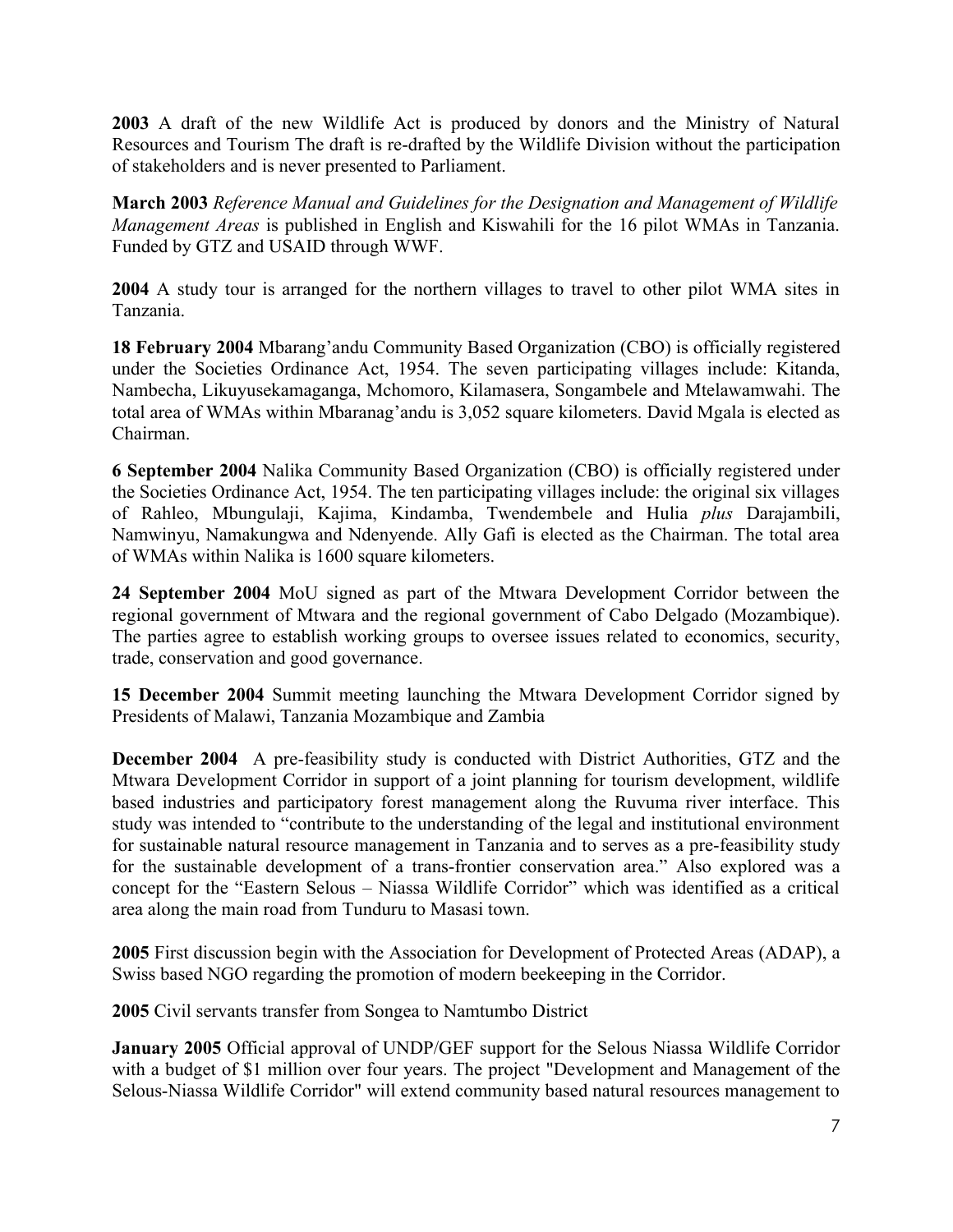the southern half of the proposed Corridor. The twelve selected villages in Namtumbo and Tunduru Districts will establish Natural Resource Committees in order to establish a network of WMAs linking the Selous and Niassa Game Reserves.

The twelve focal villages of the southern Corridor include: Magazini, Amani, Likusanguse, Lusewa, Matapwede, Msisima, Ligunga, Milonji (Namtumbo) and Misyaje, Marumba, Molandi, Mbatamila (Tunduru).

**10 April-20 May 2005** German Development Bank (KfW) commissions a pre-feasibility study for the Selous Niassa Ecological Corridor conducted by Dr. Goetz Schuerholz and Ms. Brigit Bossen. The study consisted of a general assessment of the framework conditions for the planned project, the identification and definition of the target area, a general problem analysis related to the target area and the specification of the project objectives, the design and definition of proposed project interventions and project implementation, an assessment of the overall expected project impacts including macro- and micro-economic-, ecological- and socio-cultural impacts, as well as a risk analysis.

**May 2005** Official start of the UNDP/GEF project. Rudi Hahn returns from Germany and is appointed as the Technical Advisor and employee of the Namtumbo District Council (with sponsorship from Center for International Migration/CIM) and Acting Project Manager.

**July 2005** Rolf Baldus leaves Tanzania and the CWM project comes to an end.

**October 2005** The Presidents of Mozambique and Tanzania inaugurate the construction of the Unity 1 bridge over the Ruvuma River

**November 2005** Inception workshop for the Selous Niassa Wildlife Corridor is organized in Songea. Participants include village chairpersons and members of natural resource committees from all twenty-nine participating villages in the project as well as regional and district officials. The goals and objectives of the UNDP/GEF grant are explained. The northern villages (previously supported by SCP) were made aware of the fact that the UNDP funds would be focusing on the new villages in the south, and that the northern villages should continue to use their village wildlife quota to support conservation activities.

**17-18 November 2005** InWEnt sponsors a transboundary/multi stakeholder workshop for the Environment and Conservation Working Group in Mtwara. The purpose of the meeting is to further cross broder dialogue, information sharing and agree on next steps for research and activities within the Mtwara Development Corridor.

**January – February 2006** Sensitization campaign launched in the southern Corridor including a mobile film unit. The Assistant Director of the Wildlife Division (Charles Mdoe) and officers from Community Based Conservation section conducted awareness-raising about WMA establishment in the southern Corridor.

**10 February 2006** InWEnt organizes the First Informal Workshop of Mtwara Development Corridor in Maputo . The primary goal of the workshop was to establish a joint Working Group to mainstream conservation and development activities within the Mtwara Development Corridor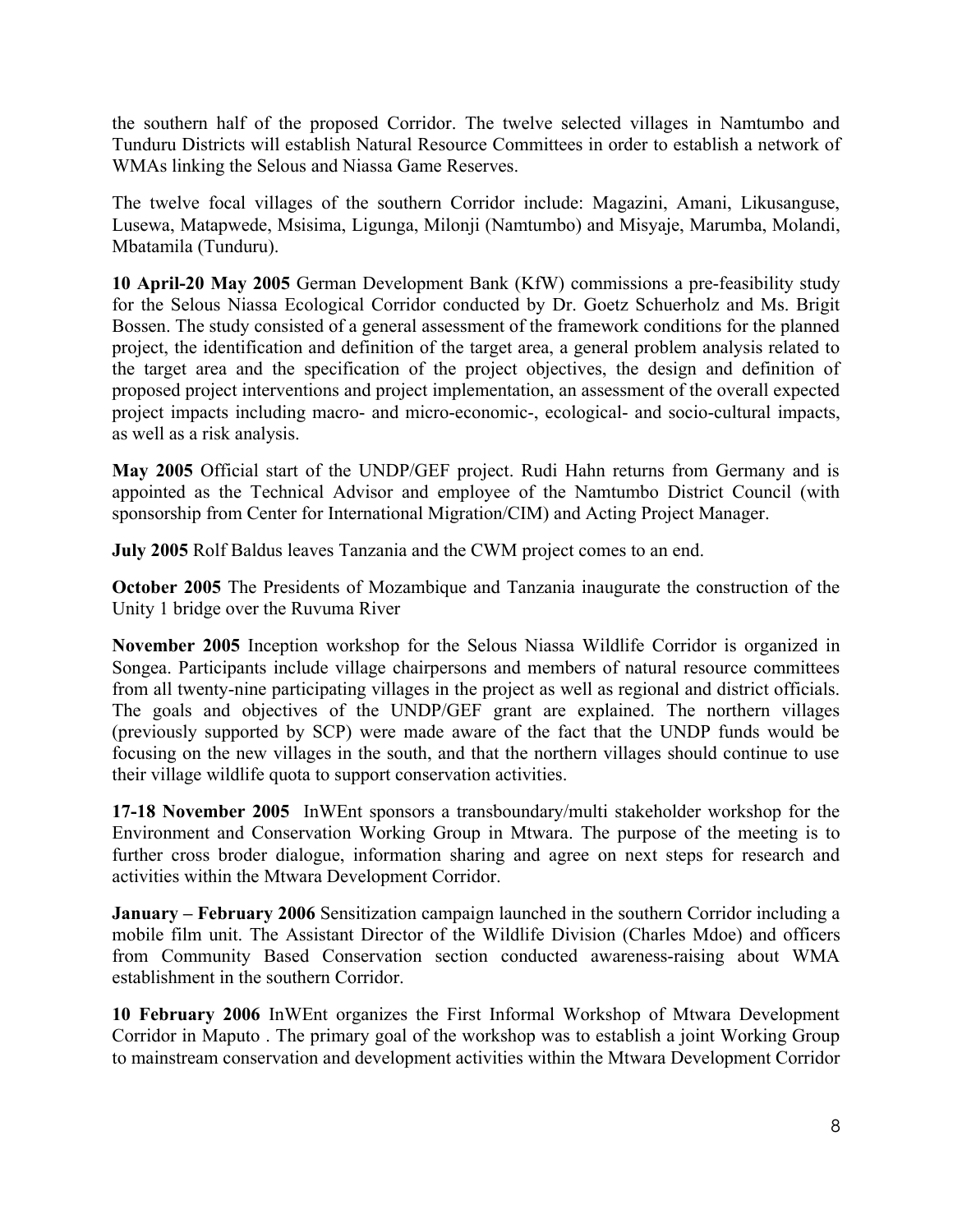**March 2006** Socio-economic baseline study completed for the southern half of the Corridor by consultant David Th. Kaggi.

**April 2006** Environmental education programs launched in local primary and secondary schools throughout the Corridor.

**July 2006** Namtumbo District Council is officially established with a separate operating budget

**July 2006** First transboundary meeting held on the Ruvuma River. Participants include representatives from the Tanzanian and Mozambican police, Niassa and Selous Game Reserves, as well as Tanzanian and Mozambican Anti Poaching Units. The primary objectives of the meeting include exchange of information, discussing strategies to collaboratively reduce transboundary poaching and discuss future plans for increased collaboration around conservation issues (including research) between Tanzania and Mozambique.

**April-May 2006** Training sponsored by UNDP/GEF for Village Executive Officers, Village Game Scouts, Village Chairpersons and Natural Resource Committee members on Natural resource Management, Budgeting and Wildlife Legislation at CBCTC.

**July-October 2006** Training and basic equipment provided to village game scouts from all twelve villages in southern Corridor (funded by UNDP/GEF). Each village has 12 trained village game scouts.

**10 October 2006** Inauguration of the Selous Niassa Wildlife Corridor during the Uhuru Freedom Torch Relay. Monument established between Kilamasera and Tunduru District border.

**October 2006** Decision made to introduce a reward scheme for snares, muzzle loaders and location of illegal logging camps introduced throughout the entire Corridor. The proposition was then sent to each village for endorsement. A standardized reporting format was also introduced for all village game scout patrols.

**October –March 2006** Four large operations conducted in the southern Corridor in cooperation with rangers from the SGR, Namtumbo and Tunduru districts and villages and the Anti Poaching Unit (Southern Zone) resulting in confiscation of 5000 snares and 220 muzzle loaders.

**August 2006** Aerial Wildlife Census of the Corridor completed. Results indicate a decline in the sable population, but and increase in buffalo, elephant and other wildlife in the northern half of the Corridor.

**September 2006** Ngwatura is hired as the Project Manager for the Selous Niassa Wildlife Corridor.

**October 2006** Association for Development of Protected Areas (ADAP) officially begins the Selous Niassa Beekeeping Support Program with \$250,000 of financial assistance from the Geneva Federation for Co-operation. The first phase concentrates exclusively on the northern half of the Corridor and specifically the seventeen villages within Nalika and Mbarang'andu CBOs. ADAP promotes alternative income generation activities through development of modern beekeeping practices in order to reduce the illegal use of natural resources and destructive forest fires. The project directly supports village beekeepers' groups, the two district councils, and the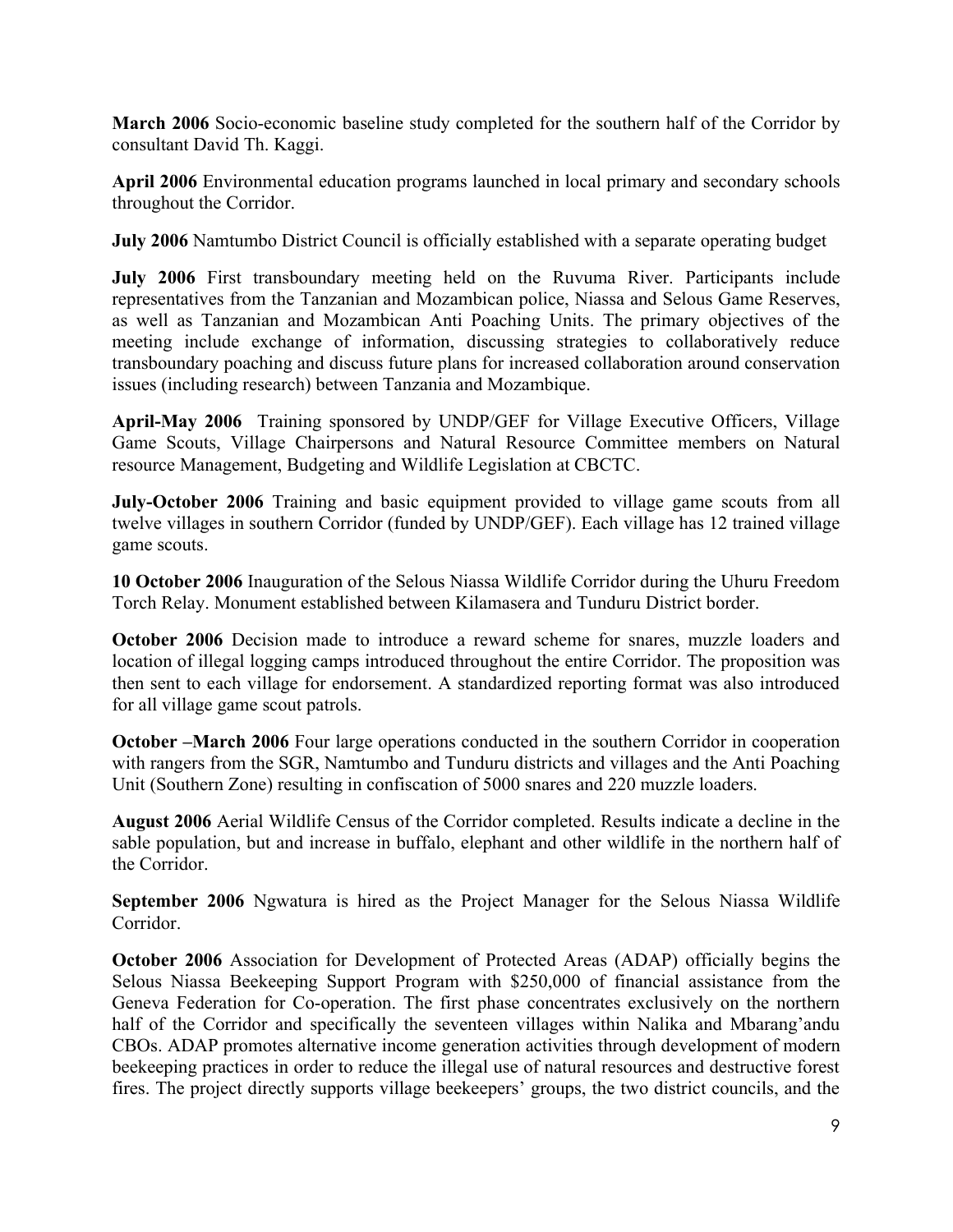construction of the Nalika and Mbarang'andu CBO office buildings. Dr. John Stephen is hired as the Project Manager

**19 October 2006** The first Selous Niassa Steering Committee Meeting is convened in Namtumbo. Permanent committee members include a representative from the Office of the Permanent Secretary-MNRT (Chair), the Director of Wildlife, District Commissioners and DEDs from Tunduru and Namtumbo, representatives from UNDP, Vice President's Office of Tanzania, Ministry of Finance, as well as well the chairmen from Nalika and Mbarang'andu CBOs. Motion passed to form a technical steering committee to advise the permanent committee and to invite a Member of Parliament and District Council Chairpersons as permanent members.

**November 2006** Final Vegetation Study published for the SNWC published by Drs. Urs Bloesch and Frank Mbago.

**November 2006** Fieldwork conducted for the Ecological and Socio-Ecological Survey of the Ruvuma River (176 km) for the SNWC and Niassa Reserve. The study was a partnership between Sociedade para e Gestao e Desenvolvimento da reserve do Niassa (SRN), Mocambique and the Selous Niassa Wildlife Corridor (SNWC), Tanzania.

**December 2006** Uranium prospecting begins in the southern Selous Game Reserve and near the boundaries of the Selous Niassa Wildlife Corridor.

**20 January 2007** InWEnt organizes the 2<sup>nd</sup> Multi-stakeholder workshop of the Environment and Conservation Working Group in Mtwara. The goal of the workshop was to "(1) enrich baseline information (2) devise processes to jointly address cross-border issues, and (3) to review the progress on the Tanzanian-Mozambican Dialogue with particular attention to the Ruvuma River.

**October 2007** JV Gauff and the Wildlife Conservation Society of Tanzania are awarded a contract to implement the Selous Niassa Wildlife Protection Corridor funded through KfW.

**22 January 2007** Official signing of KfW financial agreement with Government of Tanzania in support of the Selous Niassa Wildlife Protection Corridor.

**March 2007** Final cross-border commuter and trade route report completed. Fieldwork conducted August 2006 including an ad hoc meeting with Milepa village government on the Mozambique side.

**April 2007** Training conducted to familiarize all 12 villages in the southern Corridor with the Village Land Act No. 4 of 1999 and the implications for land, water and conservation efforts in the Selous Niassa Wildlife Corridor. The training was aimed at imparting knowledge and capacity building on aspects of village land administration and land use planning laws *vis a vis* conservation needs in areas bordering the Selous-Niassa Wildlife Corridor. The training manual and three primary pieces of legislation were translated into Kiswahili and distributed to all participants. The training was conducted by Urban and Regional Planning Department, University College of Lands and Architectural Studies (UCLAS). Funding provided by the Selous Niassa Wildlife Corridor under GTZ-IS.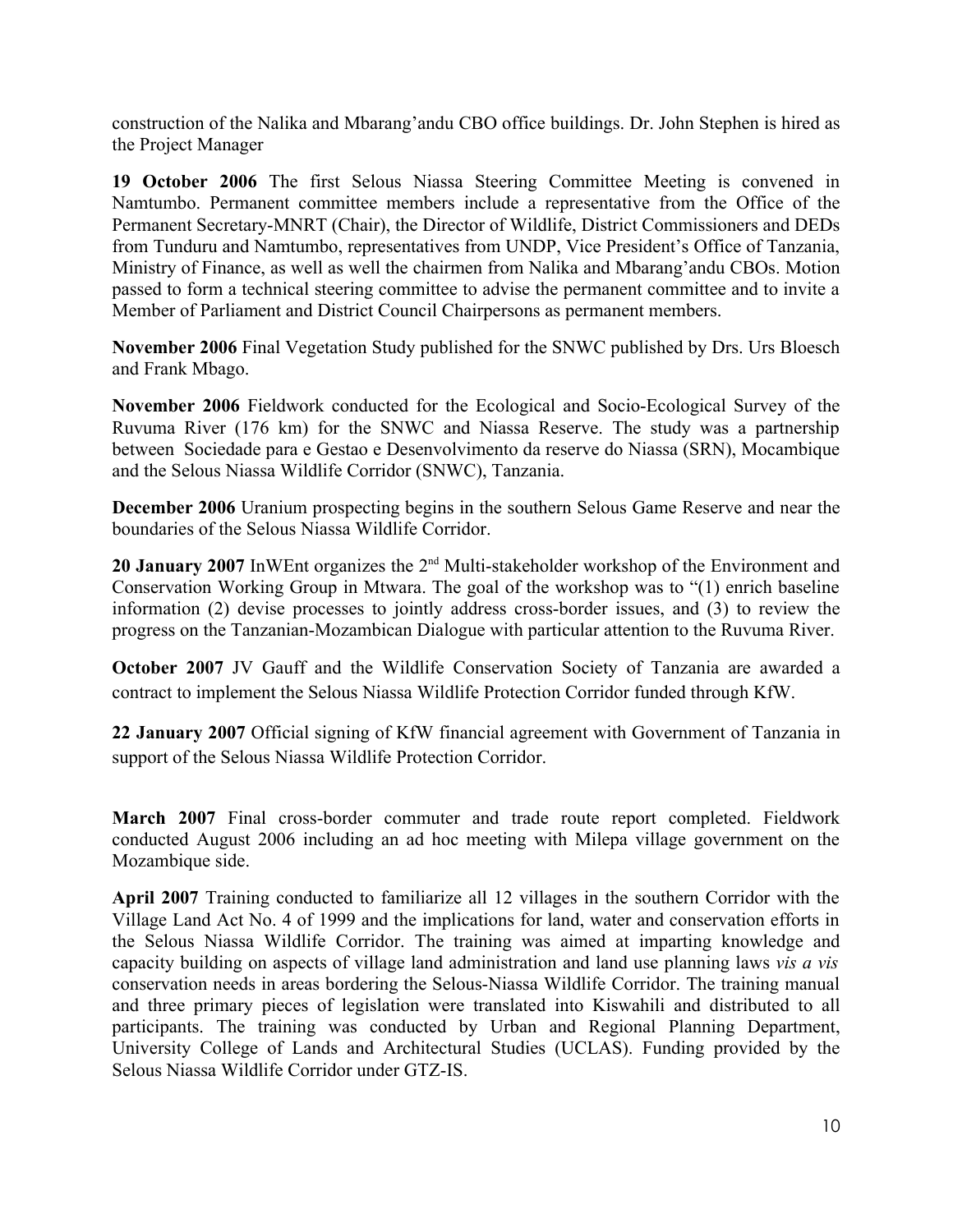19 April 2007 The 2<sup>nd</sup> SNWC Steering committee is held in Songea.

**30 April 2007** Project Manager Ireaneus Ngwatura retires.

**June 2007** Project Manager K.A.S. Ngomello is assigned by the Wildlife Division to the SNWC

**July- October 2007** Training and basic equipment provided to village game scouts from all twelve villages in southern Corridor (funded by UNDP/GEF). Each village has 12 trained village game scouts.

22 August 2007 2<sup>nd</sup> transboundary meeting held between Tanzania and Mozambique at the Ruvuma River. Participants include representatives from the Tanzanian and Mozambican police, Director of the Niassa Game Reserve (Mr. Gilberto Vicente) and Selous Game Reserve Sector Warden as well as Tanzanian and Mozambican Anti Poaching Units. The primary objectives of the meeting include exchange of information, discussing strategies to collaboratively reduce transboundary poaching and discuss future plans for increased collaboration around conservation issues (including research) between Tanzania and Mozambique.

12-14 September 2007 1<sup>st</sup> Annual Peace Parks Conference held at Glacier Waterton National Park. Two presentations made about the Selous Niassa Wildlife Corridor. The first by Dr. Goetz Schuerholz and the second by Catherine Picard. At the conference the book *Peace Parks: Conservation and Conflict Resolution* (2007) edited by Saleem H. Ali is launched and includes a chapter on the SNWC authored by Rolf Baldus, Rudi Hahn, Christina Ellis and Sarah Dickenson DeLeon.

**14-24 October 2007** A ten-day study tour is organized for the villages in the southern half of the Corridor (Lusewa, Matapwende, Msisima, Lilonji, Liginga, Amani, Likusanguse, Magazini, Molandi, Marumba, Misyaje, Mbatamira). A total of 46 people including members of natural resource committees, village game scouts, village chairpersons, ward executive officers and councilors along with select district wildlife and natural resource staff participated in the study tour. Participants visited the following authorized associations and community based organizations: MBOMIPA, WAMI-MBIKI, Ngarambe-Tapika -now referred to as MUNGATA and JUKUMU. Additional site visits were also made to the Selous Game Reserve (Matembwe Gate), Rufiji River Camp and the historic island of Kilwa.

**5-10 November 2007.** A six-day land use planning training was jointly facilitated by SNWC and InWent Capacity Building International Germany, and implemented by lecturers from the University of Lands, Dar es Salaam and Sokoine University of Agriculture (SUA), Morogoro. The training was attended by 81 participants, including district officials, local government leaders and natural resource committee members from 12 villages in Namtumbo and Tunduru Districts. Using a combination of lectures, focus groups and practical fieldwork, participants prepared participatory land use plans and maps, studied relevant land use laws, and discussed strategies to integrate the management of natural resources with human needs.

**12-18 November 2007** Three new CBO members are elected for the 12 villages in the southern half of the Corridor.